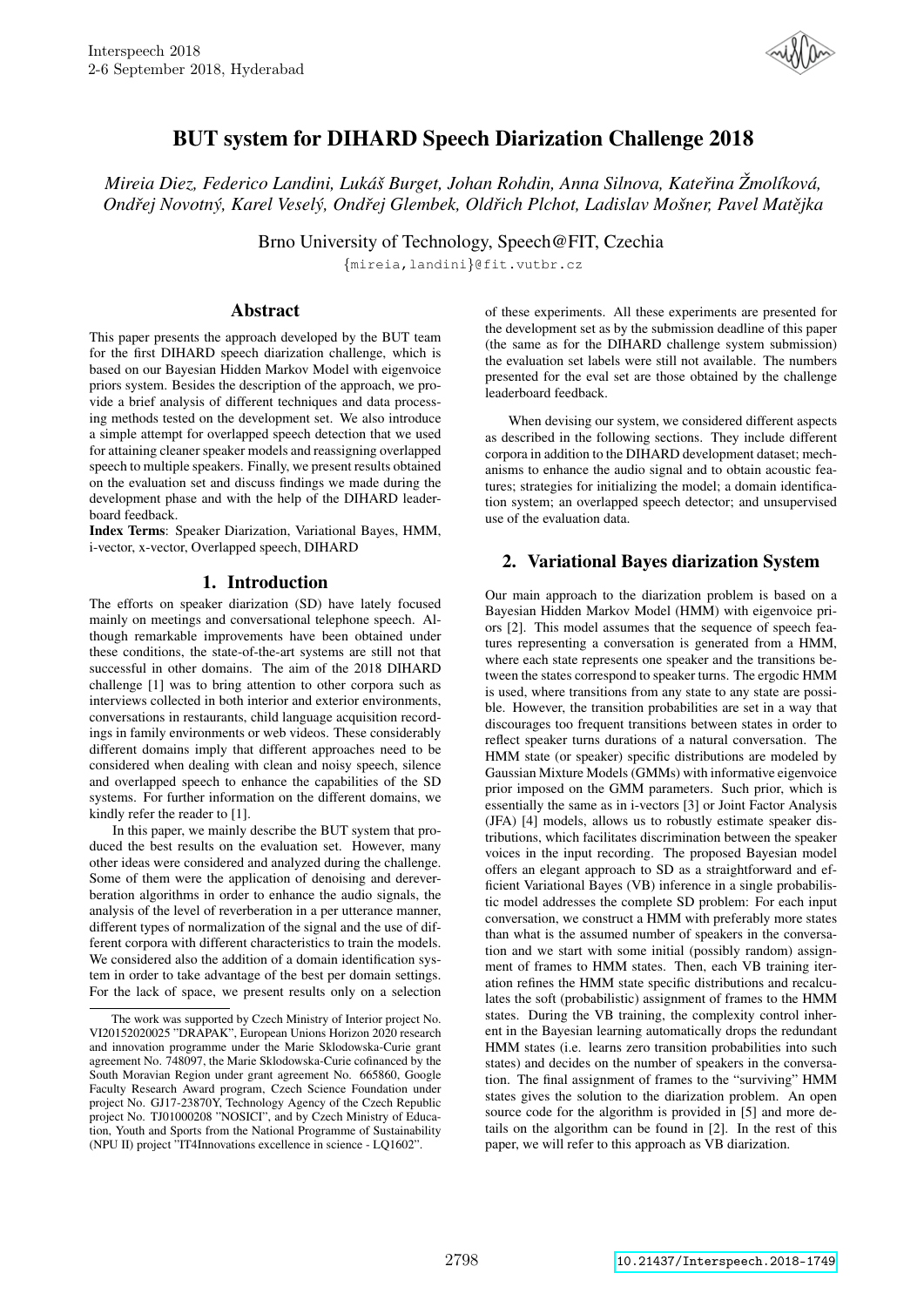### 2.1. Baseline initialization of the algorithm

The VB diarization system can be initialized setting an upper bound on the number of speakers for the input utterance and using a random assignment of frames to speakers. Also, it can be initialized using a labeling attained with an external diarization algorithm.

For all the experiments presented in section 3 we initialize the VB diarization using the output from the diarization system described in [6], which works as follows: each utterance is segmented into 2 second speech segments, overlapped by 0.5 seconds. 64 dimensional i-vectors [3] are extracted from each segment and projected by means of Principal Component Analysis to 3 dimensions [7]. These segments are then clustered using Agglomerative Hierarchical Clustering (AHC) using calibrated Probabilistic Linear Discriminant Analysis (PLDA) similarity scores [8, 9].

## 3. Experimental Set Up

#### 3.1. Data resources

To evaluate the performance of our approach on the development set, we prepared two independent training sets, and two corresponding evaluation strategies. The first set (*Tel*) consists of 8 kHz (mostly telephone) data from NIST SRE 2004 - 2008 datasets, which amounts to around 1400h of speech. When using *Tel* set to train our systems, we evaluated them on the whole development set. To build the second set (*devPart*), we partitioned the DIHARD development set [10, 11] into two speakerdisjoint subsets with balanced number of utterances across all domain. The domains that could not be partitioned with this criteria (SCOTUS and SLX) were assigned each to one of the partitions. To evaluate the systems trained using *devPart*, we trained on one partition and evaluated on the other, and viceversa. We report the pooled results from both partitions.

Several attempts were made to extend both *Tel* and *devPart* training sets. The training sets were augmented with various combinations and proportions of data from librispeech [12], VoxCeleb [13], NIST SRE08 interviews, AMI [14] and Van-Dam [15], but the results obtained on the development set were always worse than when training the systems only with the training sets *Tel* or *devPart*.

For the alternative initializations mentioned in section 4, the x-vector extractor was trained on data from NIST SRE 2004- 2008, Fisher English and Switchboard.

#### 3.2. Voice Activity Detection (VAD)

For the Track 2 of the challenge, in which no golden segmentation labels were provided, a VAD system was used in order to discard silence and feed the rest of the system only with speech segments. Moreover, for the Track 1, we explored using the VAD output together with the golden segmentation labels in order to discard even more silence when training the systems on DIHARD development data. However, while the results improved for some domains, they deteriorated for others producing similar results overall.

Our VAD is based on a neural network (NN) trained for binary, speech/non-speech, classification of speech frames. The 288-dimensional NN input is derived from 31 frames of 15 log Mel filter-bank outputs and 3 pitch features. The NN with 2 hidden layers of 400 sigmoid neurons was trained on the Fisher English with labels provided from Automatic Speech Recognition alignment. Per-frame logit posterior probabilities of speech

were smoothed by averaging over consecutive 31 frames and thresholded to at the value of 0 to give the final hard per frame speech/ non-speech decision. See [16] for more detailed description of the VAD system.

For the *Tel* system training, using a more aggressive VAD gave better results. The VAD is based on the BUT Czech phoneme recognizer [17], dropping all frames that are labeled as silence or noise. The recognizer was trained on the Czech CTS data, but we have added noise with varying Signal to Noise Ratio (SNR) to 30% of the database.

#### 3.3. Features

Several efforts were made exploring the best set of features. Our baseline feature set are htk-based Mel Frequency Cepstral Coefficients (MFCC), with 19 coefficients plus Energy extracted from 8kHz audios. Cepstral Mean and Variance Normalization (CMVN) methods had proven to be harmful for diarization, as they remove channel information that could be useful to identify speakers in certain scenarios. Still, given the variety of domains for the DIHARD dataset, we decided to revisit the different feature extraction methods. Also, features extracted from 16kHz data were tested. We highlight the most significant findings.

| <b>System</b>    | Tel   | devPart |
|------------------|-------|---------|
| No normalization | 29.75 | 26.34   |
| floating CMVN    | 25.28 | 28.25   |
| Per-utterance CM | 26.41 | 27.02   |
| 16KHz            |       | 27.91   |
| 16KHz+deltas     |       | 27.78   |

Table 1: *%DER on the DIHARD development set*

In Table 1 we present results for different feature extraction methods. We can observe that for the system trained on telephone data, floating window CMVN and per-utterance Cepstral Mean substraction enhance performance, whereas they hurt for the system trained on the dev set. Extracting features from 16kHz does not provide any gains on the development set.

#### 3.4. Data Processing

Denoising We used a NN autoencoder [18] which consists of three hidden layers with 1500 neurons in each layer. The input of the autoencoder is a central frame of a log-magnitude spectrum with a context of +/- 15 frames (in total 3999-dimensional input). The output is a 129-dimensional enhanced central frame. We used Mean Square Error (MSE) as objective function during training. The Fisher English database parts 1 and 2, approximately 1800 hours of audio, were used to train the autoencoder. The datasets were artificially corrupted with additive and convolutive noise at SNR level 0-21dB from Freesound library [19] and room impulse responses were taken from AIR [20], C4DM [21, 22], MARDY [23], OPENAIR [24], RVB 2014 [25], and RWCP [26].

Dereverberation We used the Weighted Prediction Error (WPE) [27] method to remove late reverberation from the data. We estimated a dereverberation filter on Short Time Fourier Transform (STFT) spectrum for every 100 second block of an utterance. To compute the STFT, we used 32 ms windows with 8 ms shift. We set the filter length and prediction delay to 20 and 3 respectively for 16 kHz, and 10 and 2 respectively for 8 kHz data. The number of iterations was set to 3.

Results in Table 2 show the benefits of using denoising and dereverberation on the development set. As it can be seen, both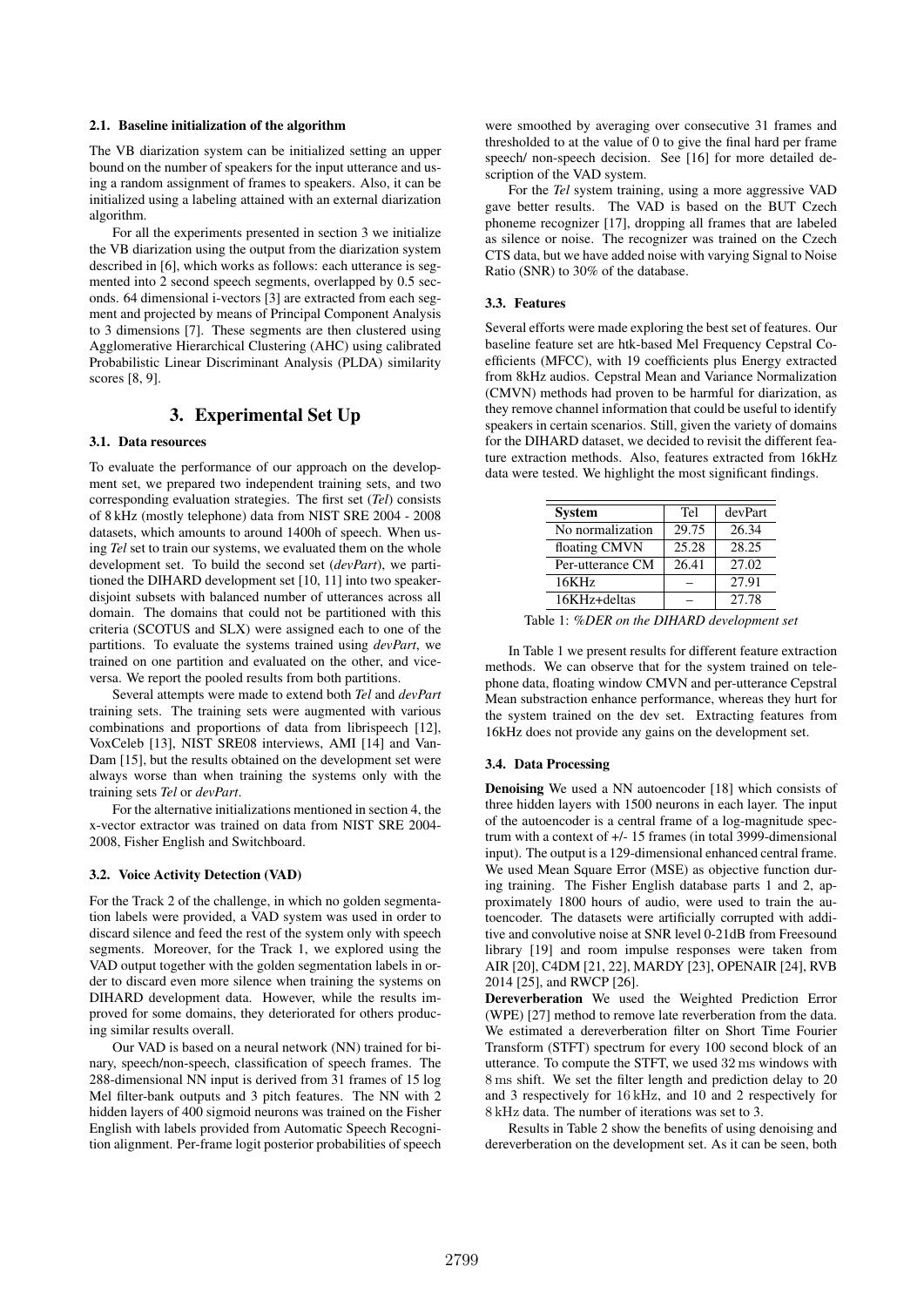| <b>System</b>   | Tel    |             | devPart |             |  |
|-----------------|--------|-------------|---------|-------------|--|
| Set             | allDEV | <b>ADOS</b> | allDEV  | <b>ADOS</b> |  |
| <b>Baseline</b> | 29.75  | 33.55       | 26.34   | 28.90       |  |
| +denoising      | 27.33  | 26.60       | 26.65   | 24.02       |  |
| +dervberb.      | 27.89  | 32.52       | 26.82   | 23.62       |  |

Table 2: *%DER for different data processing approaches*

approaches seem to foster performance when training the systems with *Tel*, and degrade when using *devPart*. Also, the improvements are not consistent in all domains, to illustrate this, we show results computed only over utterances coming from the subset corresponding to ADOS, from the development set.

## 4. Alternative initializations

For initialization with the i-vector-PLDA AHC approach explained in section 2.1 we experimented with several different ivector configurations as well as NN-based speaker embeddings.

To extract speaker embeddings, referred to as *x-vectors*, we employed the architecture described in [28] (embedding A). We trained the NN with the corresponding Kaldi recipe [29] except that we used the data described in Section 3.1 in order to comply with the rules of the DIHARD challenge and that we reduced the minimum number of utterances a speaker needs to have in order to be included in the training set from 8 to 6.

For both i-vectors and x-vectors we experimented with several different post-processing methods. The configuration that finally gave the best performance was x-vectors, projected to 150 dimensions by LDA with no length normalization, and with mean over the PLDA training set subtracted. It is worth noting that, although this system provided the best initialization for the VB diarization system in terms of final performance, it was not the best system in terms of performance on its own. The x-vector based initializations generally provided more speakers which the VB diarization seems to benefit from. Results for only two of the best performing systems using VB with i-vector based (Baseline) and x-vector based initializations are shown in Table 3 where we see the clear difference between the two approaches for the whole set. However, this pattern was different depending on the domain as we can see, for example, for RT04S and SEEDLINGS.

| <b>System</b>   | Tel    |       |                  |  |  |  |
|-----------------|--------|-------|------------------|--|--|--|
| <b>Set</b>      | alIDEV | RT04s | <b>SEEDLINGS</b> |  |  |  |
| Baseline (ivec) | 29.75  | 48.13 | 47.38            |  |  |  |
| xvec            | 24.65  | 41.05 | 48.59            |  |  |  |

Table 3: *%DER for the VB SD system using various initializations*

## 5. Domain Identification

DIHARD development and evaluation data originate from several different domains varying in channel conditions, number of speakers, etc. We believed that individual adjustment of model parameters to different domains could improve the overall performance of our system. For this reason, we built a subsystem that automatically classify evaluation recordings according to the domains given in the dev set. At the end, we found that the only strategy that generalized to the evaluation data was to detect LibriVox recordings, which always contain one speaker.

To classify domains, we trained a Gaussian Linear Classifier (i.e. Gaussian distributed classes with shared covariance matrix) on 64 dimensional i-vectors extracted from the whole recordings. The i-vector extractor was trained on the *Tel* dataset with addition of the LibriSpeech dataset [12]. The classifier was trained on the development data and 150 randomly chosen files from previously released Librivox data [19].

## 6. Overlapped speech detection

Since the current diarization system outputs one speaker label per frame, a post processing of the output was carried out. An overlapped speech detector was trained using three corpora in which overlaps are annotated: AMI[14] - 98h (1st microphone from 1st microphone array), Callhome - 17h (multi-lingual subset of train-sets), SRE08 test set - 186h (LDC2011S08). The training data were selected to contain a rich mixture of languages and domains. The model is a modified version of our VAD from section 3.2. The difference is that the NN has 3 outputs: 'speech', 'non-speech' and 'overlapped speech'. The per-frame score is the logit of posterior of 'overlapped speech' NN output. The rest is the same as for the VAD described in 3.2: fbank+pitch feature front-end, 2 hidden-layer NN topology and averaging of logit-scores over a window of 31 frames.

The detector was applied using two thresholds: one aggressive and one precise. The aggressive threshold was used to filter out *any overlapped speech* in order to feed the first pass of the VB algorithm only with reliable speech frames. Then, the precise threshold was used to detect speech segments that are overlapped speech with high probability. In a second pass of the VB algorithm the speaker models were kept fixed and those frames filtered out by the aggressive threshold but not by the precise one were assigned to speaker models. We saw that this approach helped the most for the noisiest domains on dev data. Then, only the frames spotted by the precise detector were given two speaker labels in order to reduce the false alarm rate. The frames were tagged according to the following rules:

- If the neighboring frames are assigned to different speakers, the overlap segment is assigned to those speakers.
- If only one of the neighboring segments is assigned to a speaker (the other to silence), or both were assigned to the same speaker, the overlap segment is assigned to that speaker and to the next most likely speaker according to the diarization model output.
- If both neighboring segments were silence segments, the overlap segment was assigned to the two most likely speakers according to the diarization model output.

| <b>System</b>          | devPart |             |  |  |
|------------------------|---------|-------------|--|--|
| <b>Set</b>             | allDEV  | <b>VAST</b> |  |  |
| No Overlap handling    | 27.85   | 38.93       |  |  |
| + overlap cleaning     | 27.44   | 38.98       |  |  |
| + overlap reassignment | 27.51   | 36.48       |  |  |

Table 4: *%DER for overlap speech handling techniques*

Table 4 shows the comparison of the two stages of the overlap handling. Applying the aggressive threshold allows to train cleaner models; however, this does not imply improvements for all domains, for example for VAST. When using the precise threshold together with the aggressive one, the results in general are subtlety worse because of false alarm speech that was close to 0% before applying the overlap handling. Nevertheless, the improvement on noisy conditions such as VAST showed us that this option would perform better in the evaluation set since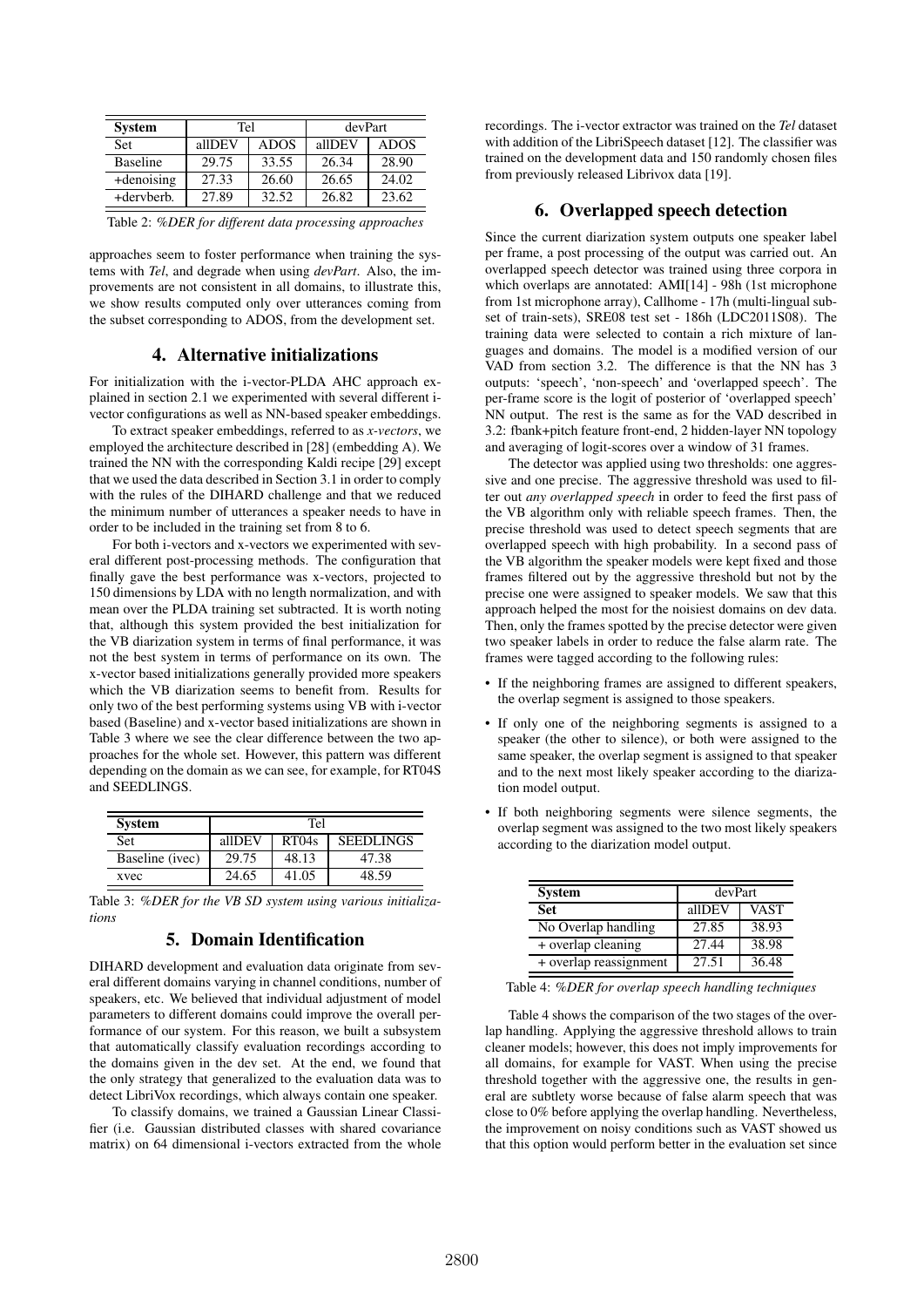|                 | <b>DEV</b> |       |              |                          |       |                          |        | <b>EVAL</b> |      |             |       |
|-----------------|------------|-------|--------------|--------------------------|-------|--------------------------|--------|-------------|------|-------------|-------|
| System          | ALL        | ADOS  | <b>DCIEM</b> | LIBRIVOX                 | RT04s | <b>SCOTUS</b>            | SEEDL. | <b>SLX</b>  | YP   | <b>VAST</b> | ALL   |
| <b>Baseline</b> | 29.75      | 33.55 | 13.90        | $22.93*$                 | 48.13 | 18.47                    | 47.38  | 24.77       | 1.92 | 37.65       | 35.85 |
| SysI            | 19.96      | 16.56 | 6.80         | $7.95*$                  | 35.16 | 12.18                    | 30.12  | 21.85       | 3.59 | 34.87       | 25.39 |
| Sys2            | -          | –     | –            | $\overline{\phantom{m}}$ |       | $\overline{\phantom{0}}$ | -      | -           | -    | –           | 25.07 |

Table 5: *%DER for VB SD systems for development, development domains and evaluation set (as reported by the leaderboard). \*Note that Librivox domain identification is not used for reporting results on the dev set, as it was trained on the same data. Sys2 is Sys1 adapted in an unsupervised way on the eval data, therefore we only report results on the eval set.*

the domains added for such set that were not in the development set had similar characteristics.

Although processing overlapped speech provided some improvement on the final results, there is still a considerable margin for gains in comparison to the same strategy but using the oracle overlap labels so this part of the model needs further investigation, see section 8 for some insights on this matter.

## 7. Best performing systems

Our baseline system trained on telephone data *Tel*, which is the system described in our previous work [2], attains 29.75 %DER on dev set and 35.85% DER in eval as reported by the leaderboard feedback. Results for this system are provided in Table 5 also per domain on the development set.

One of our final best performing system on eval (Sys1) resulted as a combination of some of the techniques presented above, which were not always the best performing on the development set. We used 19 MFCC coefficients+energy+deltas extracted from dereverberated 16kHz signals. The VB algorithm was trained on the development set, excluding the VAST data, as we found the labeling too noisy to generate reliable speaker models. As unsupervised usage of the evaluation set was allowed, the eval data was used for the UBM training. The diarization system was initialized with an x-vector based PLDA AHC system. The overlapped speech treatment described in section 6 was applied. Files identified as LibriVox by our domain identification system were labeled as single speaker files. This combination resulted in a 25.39% DER on the evaluation set. In Table 5, we also provide results for the development set when applying the same configuration. Note, however, that the system applied to eval is trained using the whole dev set, whereas the one applied to dev uses the *devPart* training set and pooled evaluation.

The final best performing system on the first track of the challenge (Sys2) was identical to the one just described, except for one significant difference: we re-trained the eigenvoice subspace for the VB diarization on the pooled dev and eval data. However, this procedure required speaker labels for the evaluation data, which were not available. We obtained such labels in an unsupervised way as follows: the evaluation data was labeled using 5 diverse diarization systems developed for this challenge using different features, initializations, etc. For each evaluation recording, we clustered frames in such a way that all the systems agreed on having only one speaker in each cluster (i.e. cluster labels were given by concatenated speaker labels from all systems). We selected the largest cluster as training data representing one speaker, we discarded all clusters that were believed to be the same speaker by any of the system and we continued with the next largest cluster. This system attained 25.07% DER.

For the second track of the challenge, where part of the problem was also to provide VAD and the use of the golden segmentation of the eval set was not allowed, our submission was the Sys1 system but using the VAD described in section 3.2 instead of the golden segmentation, which attained the best results in the challenge for this track, 35.51% DER.

## 8. Discussion

The first DIHARD speech diarization challenge has brought for the first time in a long time a new framework for the evaluation of SD systems and new challenges including evaluation without collars, inclusion of overlapped speech in the evaluation and files from very distinct domains.

The DIHARD dataset with audios from several domains posed a problem for system optimization. Several of the improvements that we would observe in the development set when testing different training sets, feature extraction methods, data processings, etc. would prove to be beneficial for audios coming from a specific domain. In hopes of getting some benefit from these findings, we attempted using automatic domain identification on the eval set. Unfortunately our findings would often not generalize to the evaluation set, so we mainly focused on a single model for all domains. Once we get the evaluation data labels, research will be done to analyze this matter, which will reveal whether the domain identification has to be improved, whether the amount of files in development set per domain were not sufficient to make solid assumptions about the optimizations or bring some other insights.

The inclusion of overlapped speech on the evaluation of the systems had a high impact on the results: around a 9% DER on the development set which accounts for about 40% of the total error for our best systems. We attempted using automatic overlapped speech detection to deal with this. When analyzing the performance on the development set we observed the unavoidable inconsistency between the labeling for overlapped speech between the audios from different domains. Some labelings would ignore long segments of overlapped speech (and silences), whereas others would mark overlapped speech with quite a significant collar around the real audible overlapped speech. This makes it almost impossible to make proper use of an overlapped speech detector. Even though the use of no collar results in a much more objective evaluation of the systems, it remains to discuss whether the collar should not be used for the sake of homogenizing the datasets which we need to process by a single system.

## 9. Conclusions

The first DIHARD speech diarization challenge has proven to be a highly demanding and interesting contest, providing a dataset and framework with potential for new research lines focusing on different areas. We have presented and compared several approaches to deal with some of the posed challenges and discussed problems or difficulties found in the new framework. Research will be done on the evaluation set once the labels are released to gain insights on the real effects of the approaches presented in the paper: data augmentation, overlap speech detection, data processing and specially system fusion techniques will be revisited.